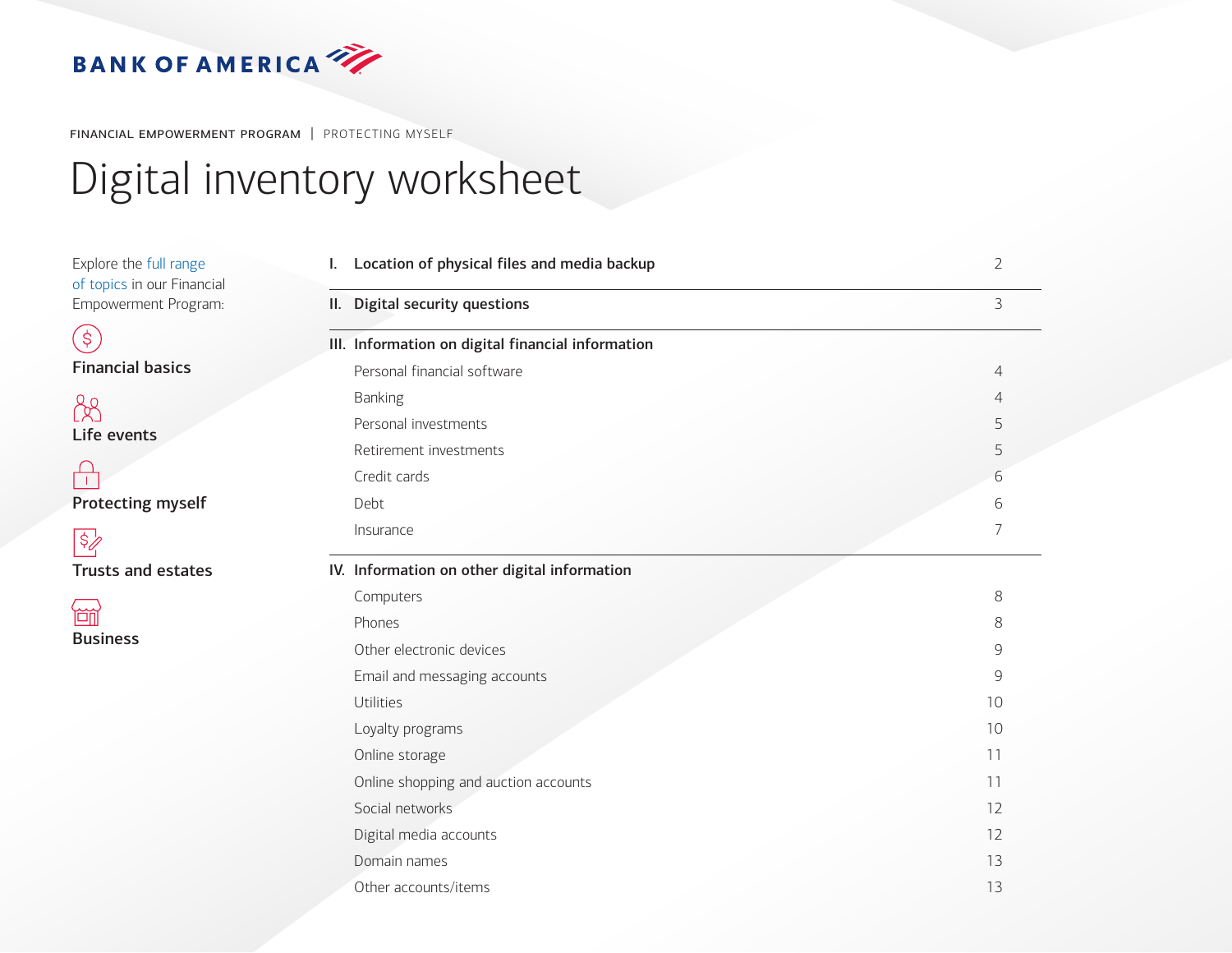### <span id="page-1-0"></span>Location of physical files and media backup

#### Personal records

| Item | Location | Maintain/Purge* |
|------|----------|-----------------|
|      |          |                 |
|      |          |                 |
|      |          |                 |
|      |          |                 |
|      |          |                 |
|      |          |                 |
|      |          |                 |

#### Financial records (hard copies)

| Item | Location | Maintain/Purge |
|------|----------|----------------|
|      |          |                |
|      |          |                |
|      |          |                |
|      |          |                |
|      |          |                |
|      |          |                |
|      |          |                |

#### Physical media backups

<span id="page-1-1"></span>

| Item | Location | Maintain/Purge |
|------|----------|----------------|
|      |          |                |
|      |          |                |
|      |          |                |
|      |          |                |
|      |          |                |
|      |          |                |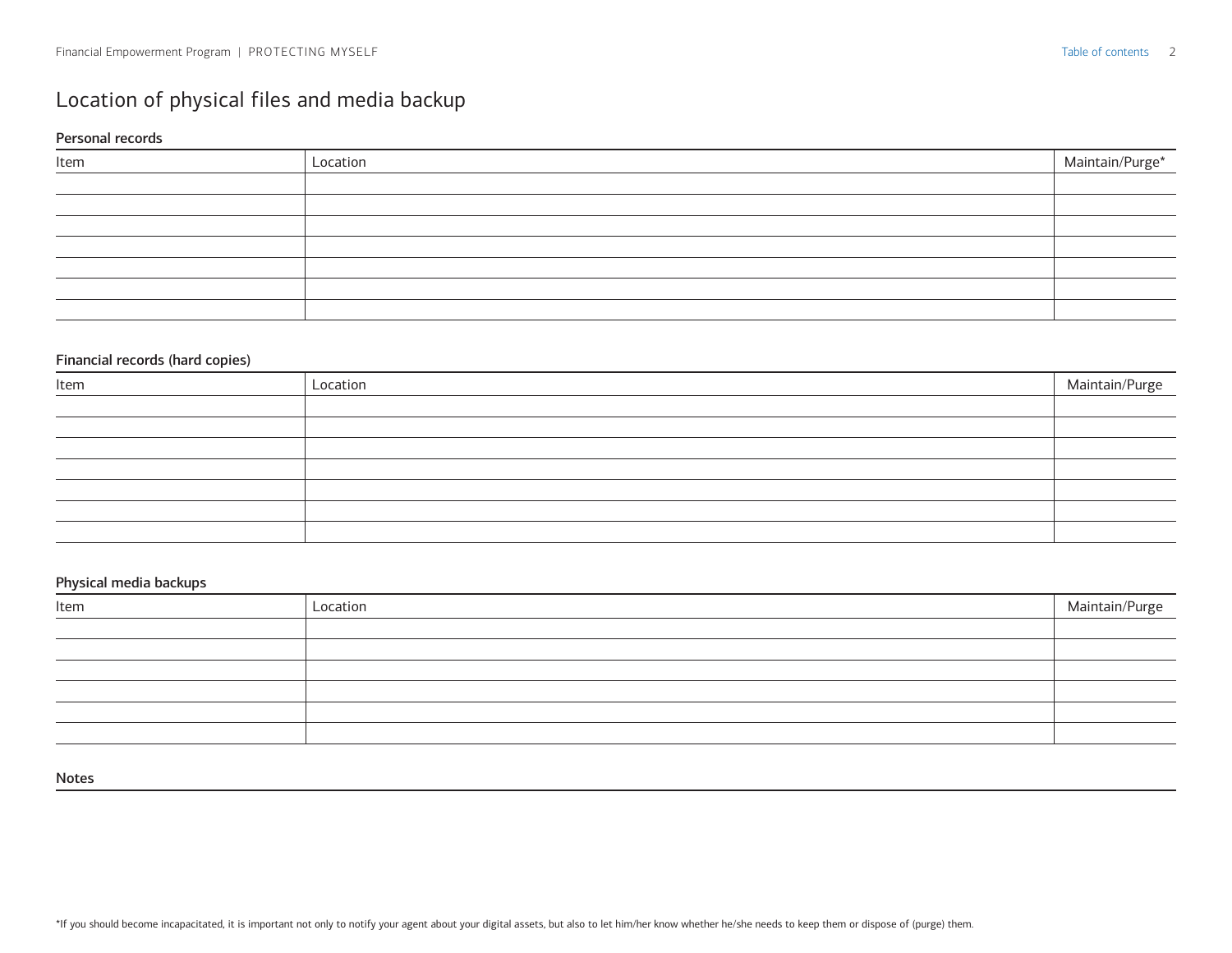### <span id="page-2-0"></span>Digital security questions

Do you have a default method of assigning usernames and passwords? If so, what is the method?

#### Answers to secret questions often used when retrieving usernames and passwords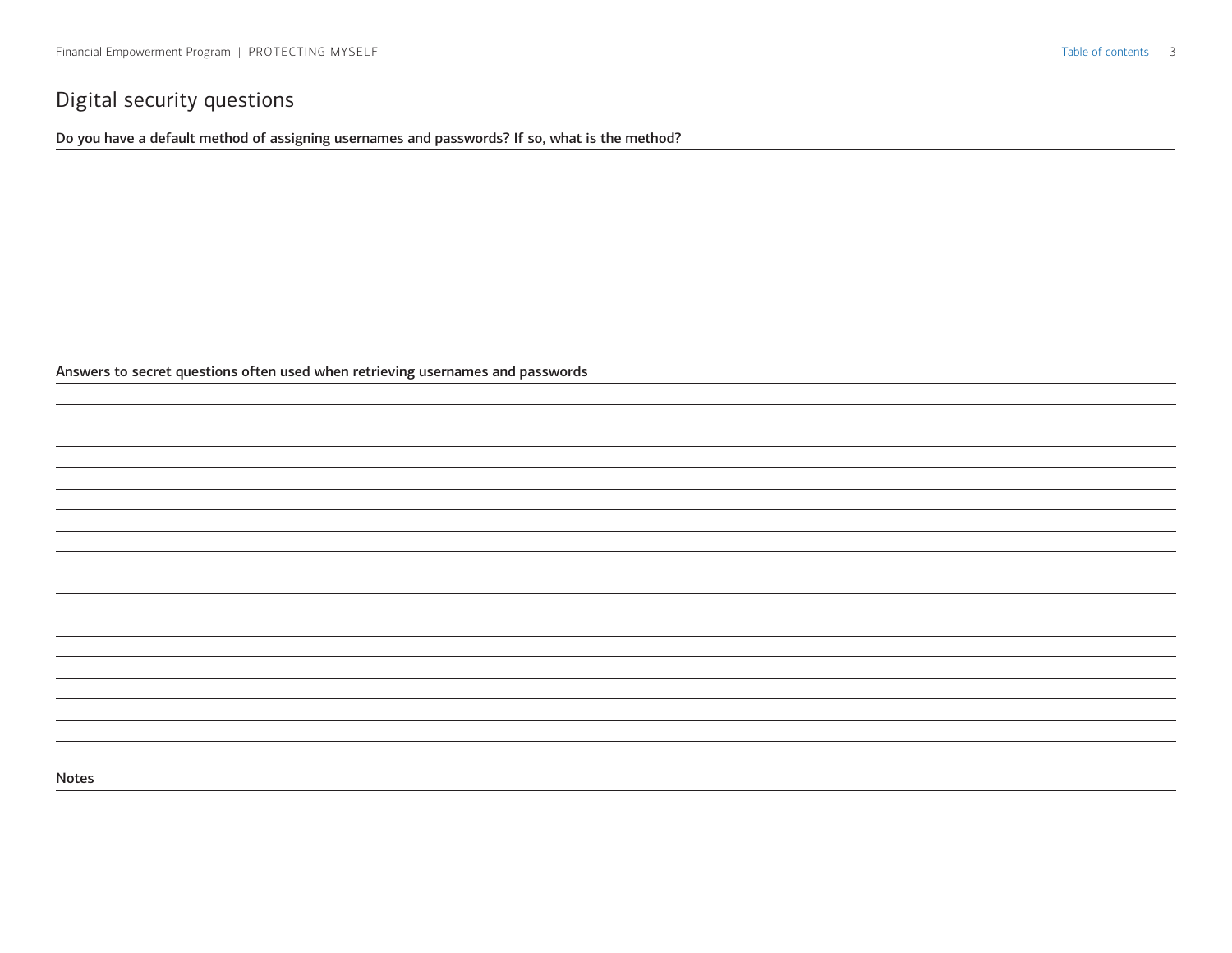## <span id="page-3-0"></span>Personal financial software and banking

#### Personal financial software

| Software name | Website | Username | Password | Maintain/Purge |
|---------------|---------|----------|----------|----------------|
|               |         |          |          |                |
|               |         |          |          |                |
|               |         |          |          |                |
|               |         |          |          |                |
|               |         |          |          |                |
|               |         |          |          |                |
|               |         |          |          |                |
|               |         |          |          |                |
|               |         |          |          |                |
|               |         |          |          |                |
|               |         |          |          |                |
|               |         |          |          |                |

#### Banking

| Bank | Website | Username | Password | Phone number | Contact person | Maintain/Purge |
|------|---------|----------|----------|--------------|----------------|----------------|
|      |         |          |          |              |                |                |
|      |         |          |          |              |                |                |
|      |         |          |          |              |                |                |
|      |         |          |          |              |                |                |
|      |         |          |          |              |                |                |
|      |         |          |          |              |                |                |
|      |         |          |          |              |                |                |
|      |         |          |          |              |                |                |
|      |         |          |          |              |                |                |
|      |         |          |          |              |                |                |
|      |         |          |          |              |                |                |
|      |         |          |          |              |                |                |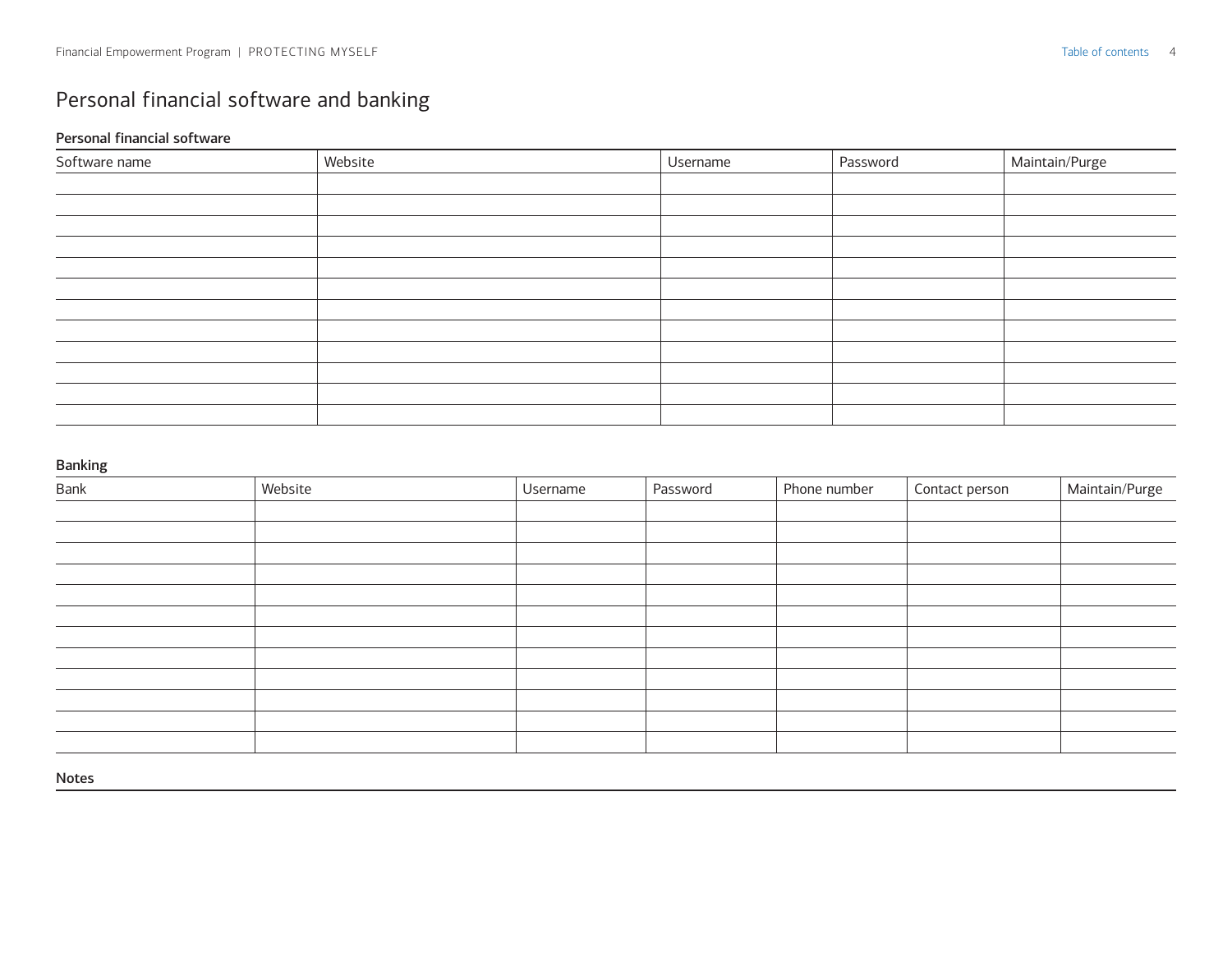### <span id="page-4-0"></span>Personal and retirement investments

#### Personal investments

| Manager/Account | Website | Username | Password | Phone number | Contact person | Maintain/Purge |
|-----------------|---------|----------|----------|--------------|----------------|----------------|
|                 |         |          |          |              |                |                |
|                 |         |          |          |              |                |                |
|                 |         |          |          |              |                |                |
|                 |         |          |          |              |                |                |
|                 |         |          |          |              |                |                |
|                 |         |          |          |              |                |                |
|                 |         |          |          |              |                |                |
|                 |         |          |          |              |                |                |
|                 |         |          |          |              |                |                |
|                 |         |          |          |              |                |                |
|                 |         |          |          |              |                |                |
|                 |         |          |          |              |                |                |

#### Retirement investments

| Manager/Account | Website | Username | Password | Phone number | Contact person | Maintain/Purge |
|-----------------|---------|----------|----------|--------------|----------------|----------------|
|                 |         |          |          |              |                |                |
|                 |         |          |          |              |                |                |
|                 |         |          |          |              |                |                |
|                 |         |          |          |              |                |                |
|                 |         |          |          |              |                |                |
|                 |         |          |          |              |                |                |
|                 |         |          |          |              |                |                |
|                 |         |          |          |              |                |                |
|                 |         |          |          |              |                |                |
|                 |         |          |          |              |                |                |
|                 |         |          |          |              |                |                |
|                 |         |          |          |              |                |                |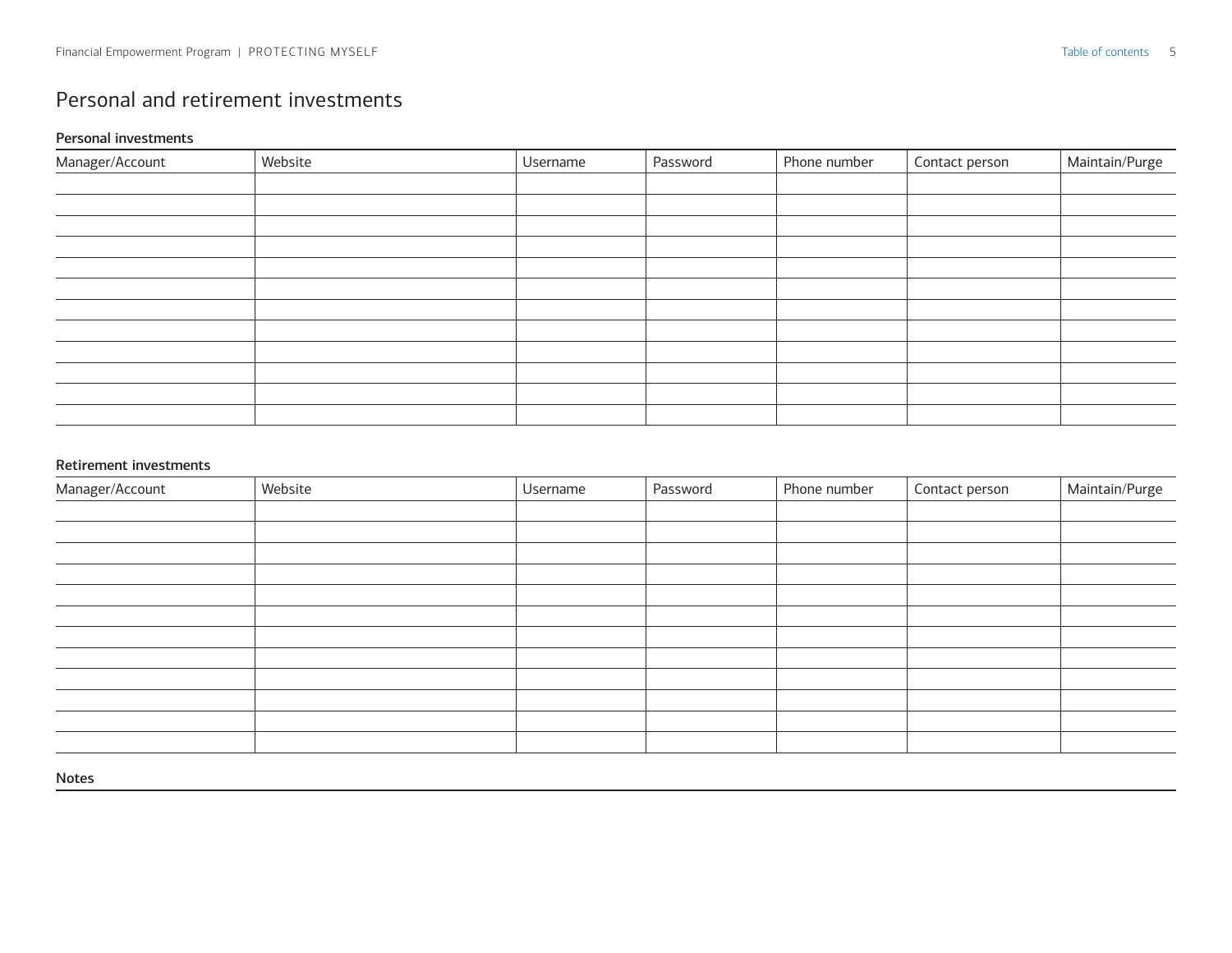### <span id="page-5-0"></span>Credit cards and debt

#### Credit cards

| Institution | Website | Username | Password | Phone number | Contact person | Maintain/Purge |
|-------------|---------|----------|----------|--------------|----------------|----------------|
|             |         |          |          |              |                |                |
|             |         |          |          |              |                |                |
|             |         |          |          |              |                |                |
|             |         |          |          |              |                |                |
|             |         |          |          |              |                |                |
|             |         |          |          |              |                |                |
|             |         |          |          |              |                |                |
|             |         |          |          |              |                |                |
|             |         |          |          |              |                |                |
|             |         |          |          |              |                |                |
|             |         |          |          |              |                |                |
|             |         |          |          |              |                |                |

#### Debt

| Institution | Website | <b>Username</b> | Password | Phone number | Contact person | Maintain/Purge |
|-------------|---------|-----------------|----------|--------------|----------------|----------------|
|             |         |                 |          |              |                |                |
|             |         |                 |          |              |                |                |
|             |         |                 |          |              |                |                |
|             |         |                 |          |              |                |                |
|             |         |                 |          |              |                |                |
|             |         |                 |          |              |                |                |
|             |         |                 |          |              |                |                |
|             |         |                 |          |              |                |                |
|             |         |                 |          |              |                |                |
|             |         |                 |          |              |                |                |
|             |         |                 |          |              |                |                |
|             |         |                 |          |              |                |                |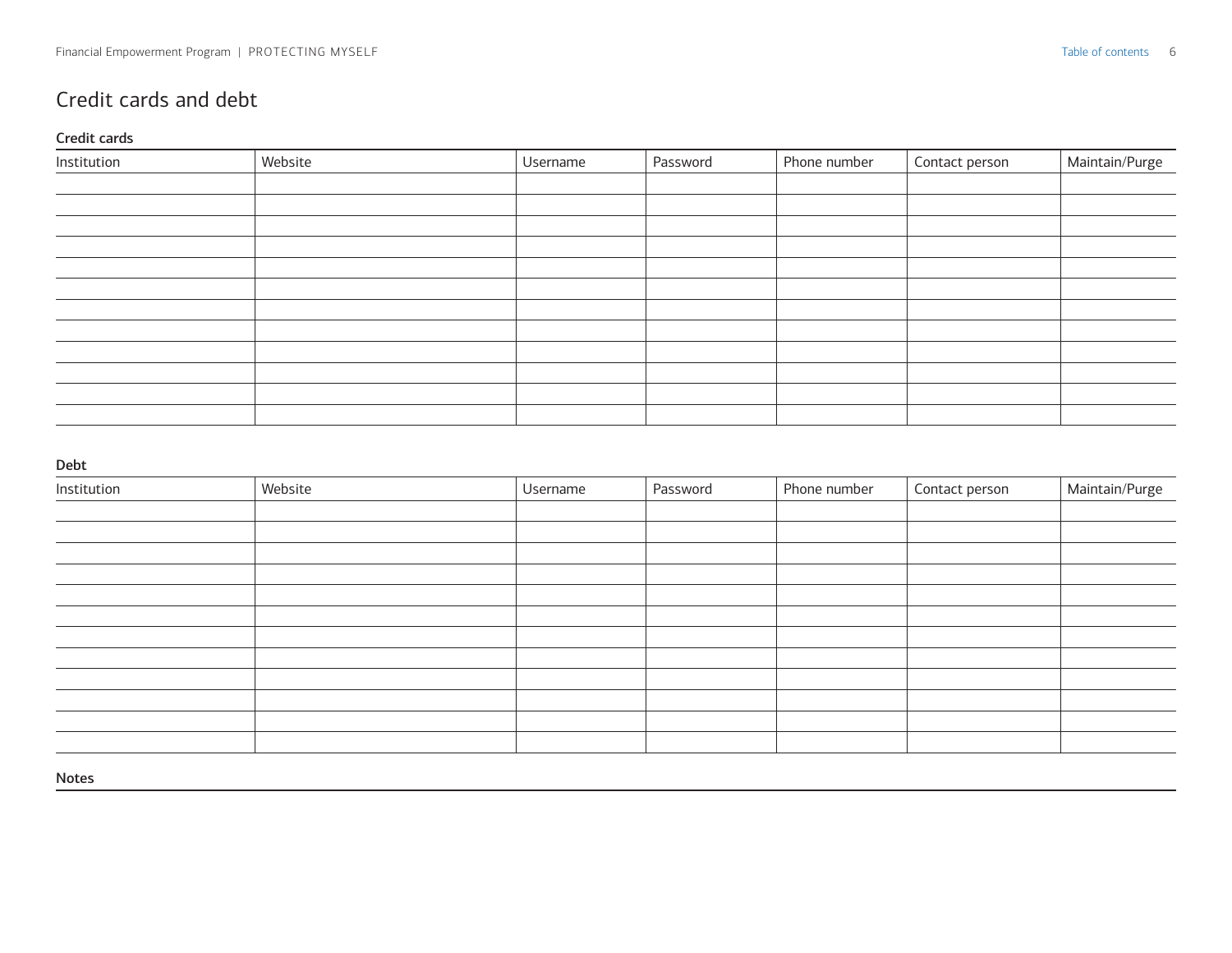### <span id="page-6-0"></span>Insurance

#### Insurance

| Policy | Website | Username | Password | Phone number | Contact person | Maintain/Purge |
|--------|---------|----------|----------|--------------|----------------|----------------|
|        |         |          |          |              |                |                |
|        |         |          |          |              |                |                |
|        |         |          |          |              |                |                |
|        |         |          |          |              |                |                |
|        |         |          |          |              |                |                |
|        |         |          |          |              |                |                |
|        |         |          |          |              |                |                |
|        |         |          |          |              |                |                |
|        |         |          |          |              |                |                |
|        |         |          |          |              |                |                |
|        |         |          |          |              |                |                |
|        |         |          |          |              |                |                |
|        |         |          |          |              |                |                |
|        |         |          |          |              |                |                |
|        |         |          |          |              |                |                |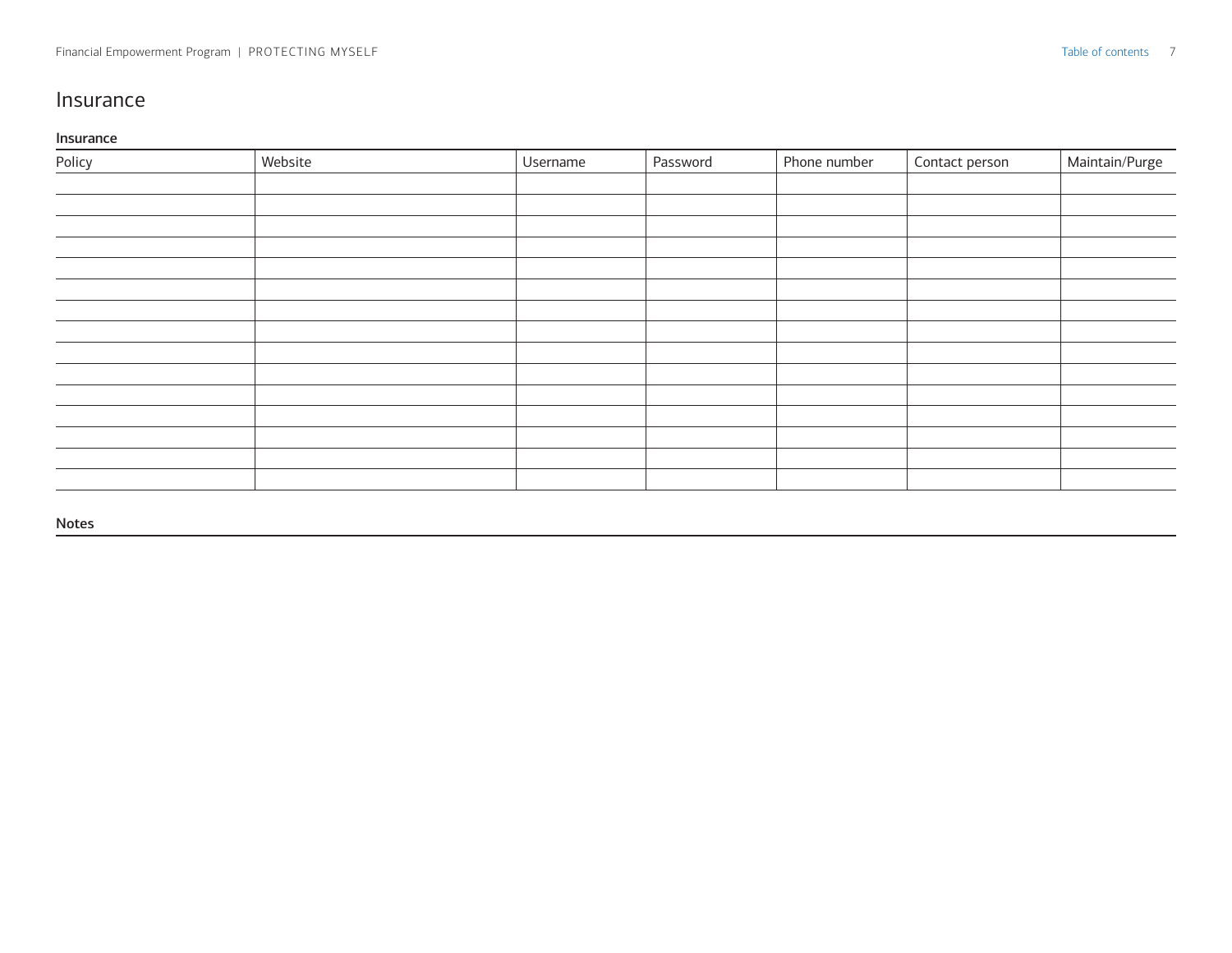### <span id="page-7-0"></span>Computers and phones

#### Computers

| Device | Description | Username | Password | Maintain/Purge |
|--------|-------------|----------|----------|----------------|
|        |             |          |          |                |
|        |             |          |          |                |
|        |             |          |          |                |
|        |             |          |          |                |
|        |             |          |          |                |
|        |             |          |          |                |
|        |             |          |          |                |
|        |             |          |          |                |
|        |             |          |          |                |
|        |             |          |          |                |
|        |             |          |          |                |
|        |             |          |          |                |

#### Phones

| Device | Description | Username | Password | Maintain/Purge |
|--------|-------------|----------|----------|----------------|
|        |             |          |          |                |
|        |             |          |          |                |
|        |             |          |          |                |
|        |             |          |          |                |
|        |             |          |          |                |
|        |             |          |          |                |
|        |             |          |          |                |
|        |             |          |          |                |
|        |             |          |          |                |
|        |             |          |          |                |
|        |             |          |          |                |
|        |             |          |          |                |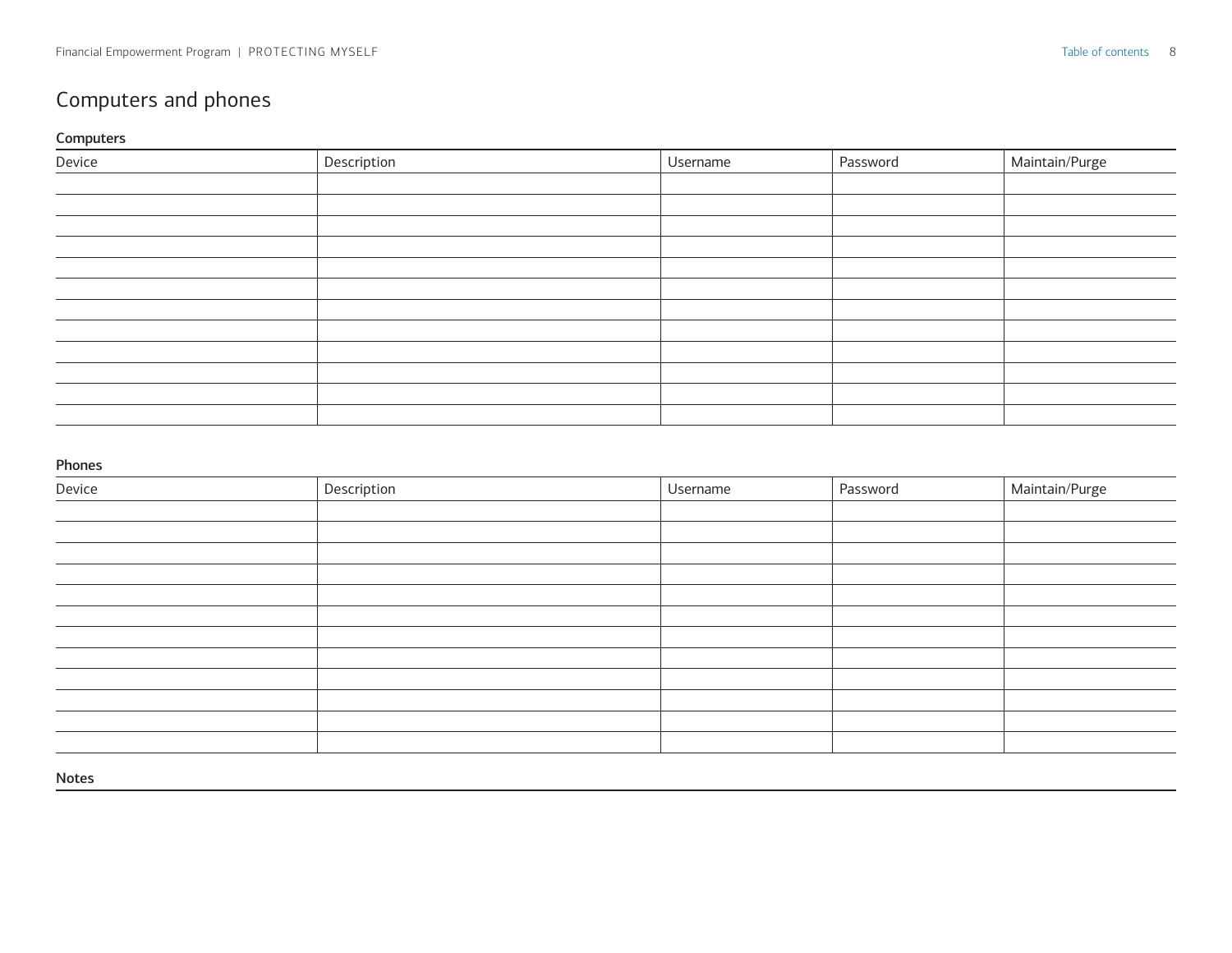### <span id="page-8-0"></span>Other electronic devices and email and messaging accounts

#### Other electronic devices

| Device | Description | Username | Password | Maintain/Purge |
|--------|-------------|----------|----------|----------------|
|        |             |          |          |                |
|        |             |          |          |                |
|        |             |          |          |                |
|        |             |          |          |                |
|        |             |          |          |                |
|        |             |          |          |                |
|        |             |          |          |                |
|        |             |          |          |                |
|        |             |          |          |                |
|        |             |          |          |                |
|        |             |          |          |                |
|        |             |          |          |                |

#### Email and messaging accounts

| Service provider | Email address | Username | Password | Maintain/Purge |
|------------------|---------------|----------|----------|----------------|
|                  |               |          |          |                |
|                  |               |          |          |                |
|                  |               |          |          |                |
|                  |               |          |          |                |
|                  |               |          |          |                |
|                  |               |          |          |                |
|                  |               |          |          |                |
|                  |               |          |          |                |
|                  |               |          |          |                |
|                  |               |          |          |                |
|                  |               |          |          |                |
|                  |               |          |          |                |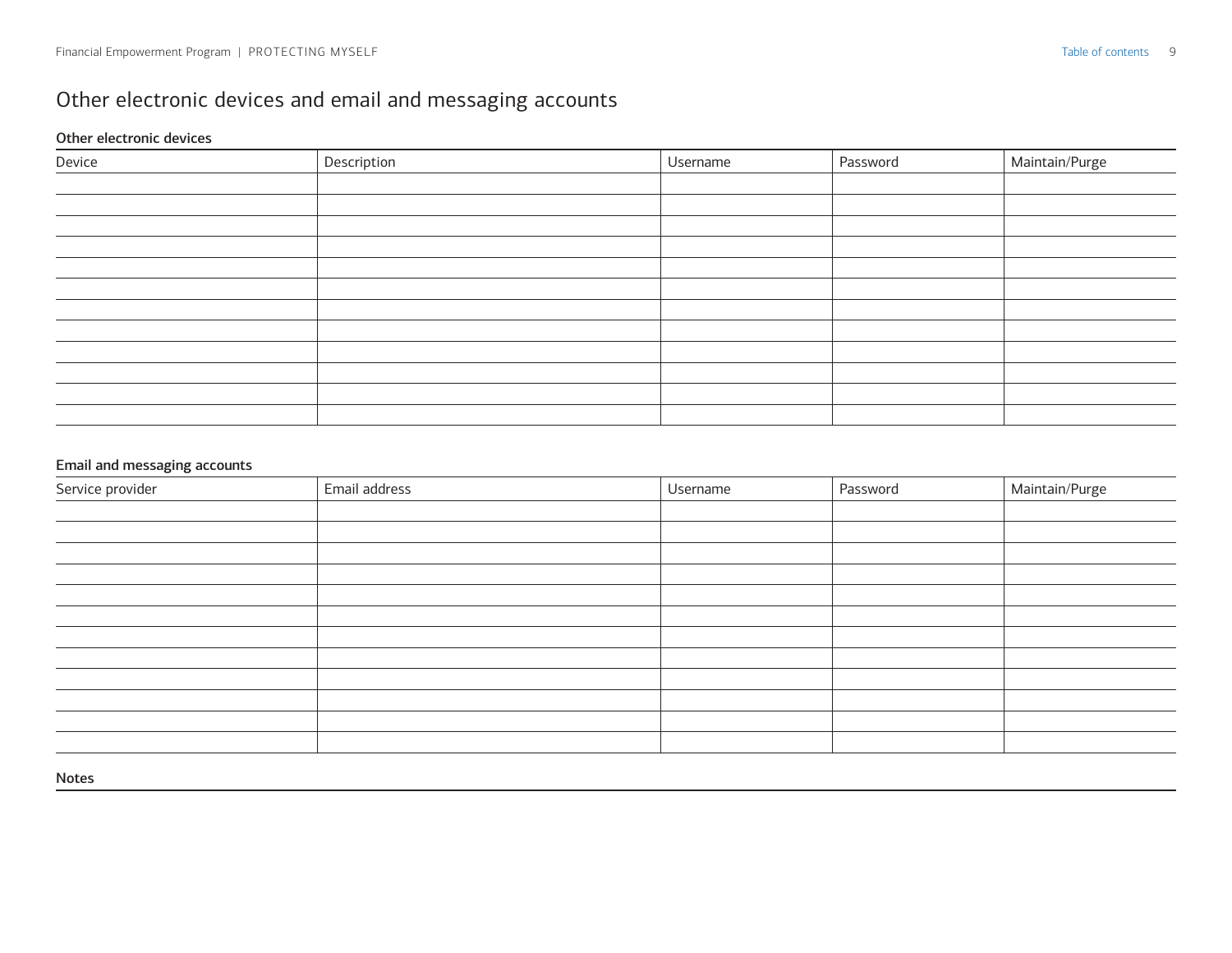### <span id="page-9-0"></span>Utilities and loyalty programs accounts

Utilities

| Service | Website | Username | Password | Maintain/Purge |
|---------|---------|----------|----------|----------------|
|         |         |          |          |                |
|         |         |          |          |                |
|         |         |          |          |                |
|         |         |          |          |                |
|         |         |          |          |                |
|         |         |          |          |                |
|         |         |          |          |                |
|         |         |          |          |                |
|         |         |          |          |                |
|         |         |          |          |                |
|         |         |          |          |                |
|         |         |          |          |                |

#### Loyalty programs

| Website | Username | Password | Maintain/Purge |
|---------|----------|----------|----------------|
|         |          |          |                |
|         |          |          |                |
|         |          |          |                |
|         |          |          |                |
|         |          |          |                |
|         |          |          |                |
|         |          |          |                |
|         |          |          |                |
|         |          |          |                |
|         |          |          |                |
|         |          |          |                |
|         |          |          |                |
|         |          |          |                |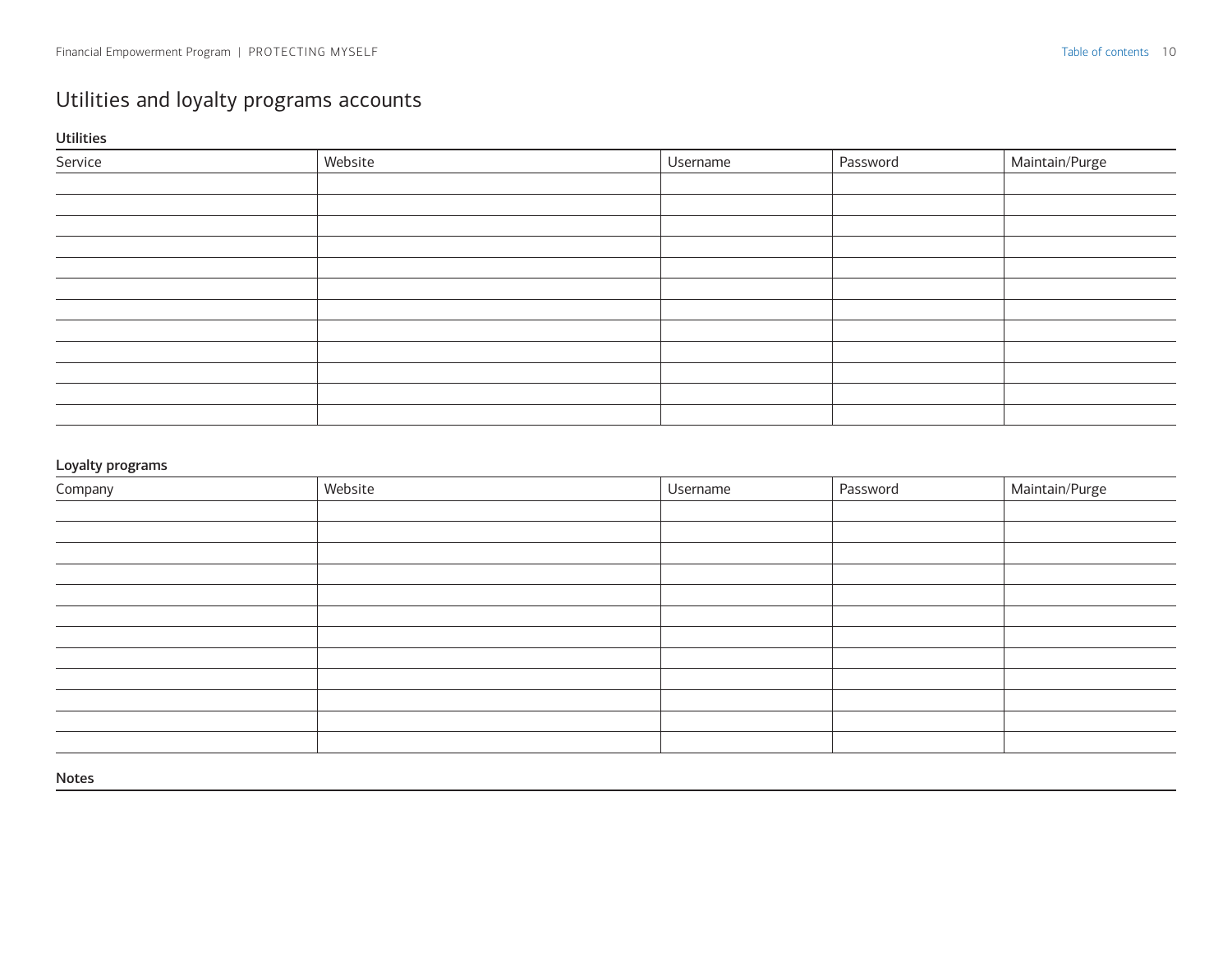### <span id="page-10-0"></span>Online storage and online shopping and auction accounts

### Online storage

| Storage service | Website | Username | Password | Maintain/Purge |
|-----------------|---------|----------|----------|----------------|
|                 |         |          |          |                |
|                 |         |          |          |                |
|                 |         |          |          |                |
|                 |         |          |          |                |
|                 |         |          |          |                |
|                 |         |          |          |                |
|                 |         |          |          |                |
|                 |         |          |          |                |
|                 |         |          |          |                |
|                 |         |          |          |                |
|                 |         |          |          |                |
|                 |         |          |          |                |

#### Online shopping and auction accounts

| Company | Website | Username | Password | Maintain/Purge |
|---------|---------|----------|----------|----------------|
|         |         |          |          |                |
|         |         |          |          |                |
|         |         |          |          |                |
|         |         |          |          |                |
|         |         |          |          |                |
|         |         |          |          |                |
|         |         |          |          |                |
|         |         |          |          |                |
|         |         |          |          |                |
|         |         |          |          |                |
|         |         |          |          |                |
|         |         |          |          |                |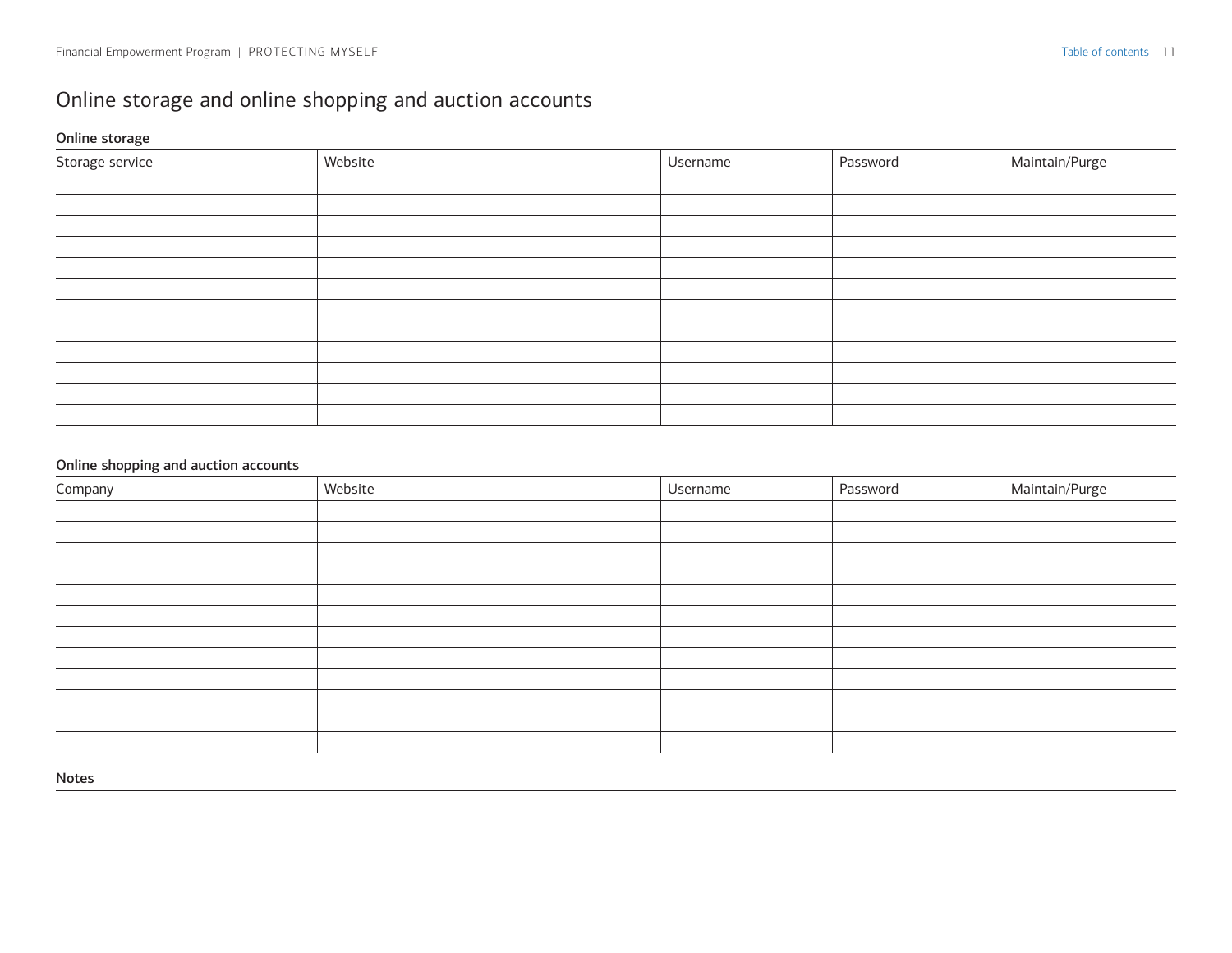### <span id="page-11-0"></span>Social networks and digital media accounts

#### Social networks

| Company | Website | Username | Password | Maintain/Purge |
|---------|---------|----------|----------|----------------|
|         |         |          |          |                |
|         |         |          |          |                |
|         |         |          |          |                |
|         |         |          |          |                |
|         |         |          |          |                |
|         |         |          |          |                |
|         |         |          |          |                |
|         |         |          |          |                |
|         |         |          |          |                |
|         |         |          |          |                |
|         |         |          |          |                |
|         |         |          |          |                |

#### Digital media accounts

| Company | Website | Username | Password | Maintain/Purge |
|---------|---------|----------|----------|----------------|
|         |         |          |          |                |
|         |         |          |          |                |
|         |         |          |          |                |
|         |         |          |          |                |
|         |         |          |          |                |
|         |         |          |          |                |
|         |         |          |          |                |
|         |         |          |          |                |
|         |         |          |          |                |
|         |         |          |          |                |
|         |         |          |          |                |
|         |         |          |          |                |